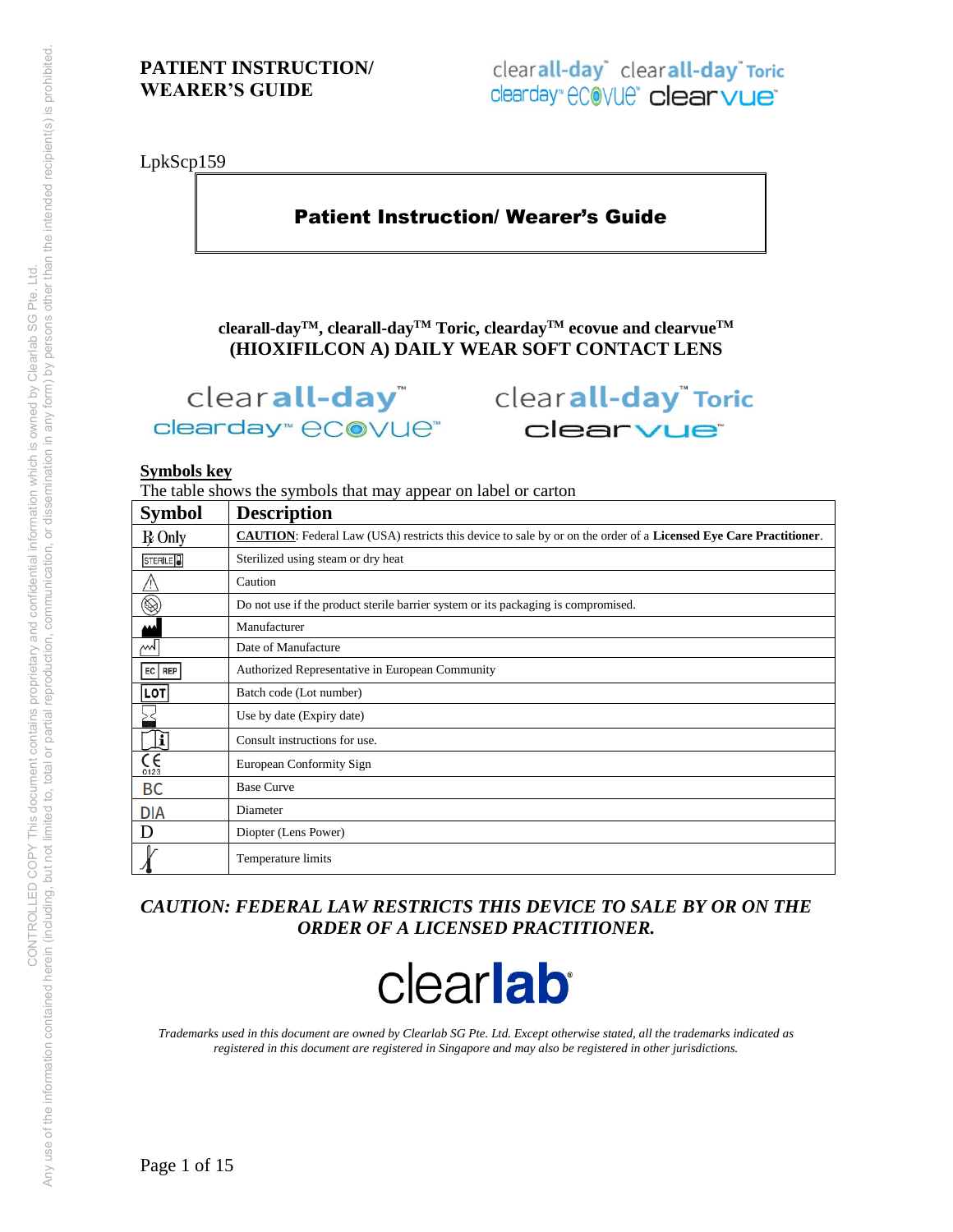# clearall-day<sup>\*</sup> clearall-day<sup>\*</sup> Toric clearday" ecovue" clearvue

Table of Contents

Patient / Practitioner Information **Introduction** Wearing Restrictions and Indications Contraindications (REASONS NOT TO USE) Warnings **Precautions** Adverse Reactions Personal Cleanliness and Lens Handling Before Handling Your Lens Handling and Placing the Lens on the eye Removing the Lens Caring for your Lens Basic Instructions Lens Deposits and Use of enzymatic Cleaner Lens Case Cleaning and Maintenance Care for a Sticking (non-moving) Lens Care for a Dried out (dehydrated) dry Lens Chemical (Not Heat) Disinfection Emergencies When to call your practitioner Instructions for Monovision Wearer Recommended Lens Care Products Wearing Schedule Appointment Schedule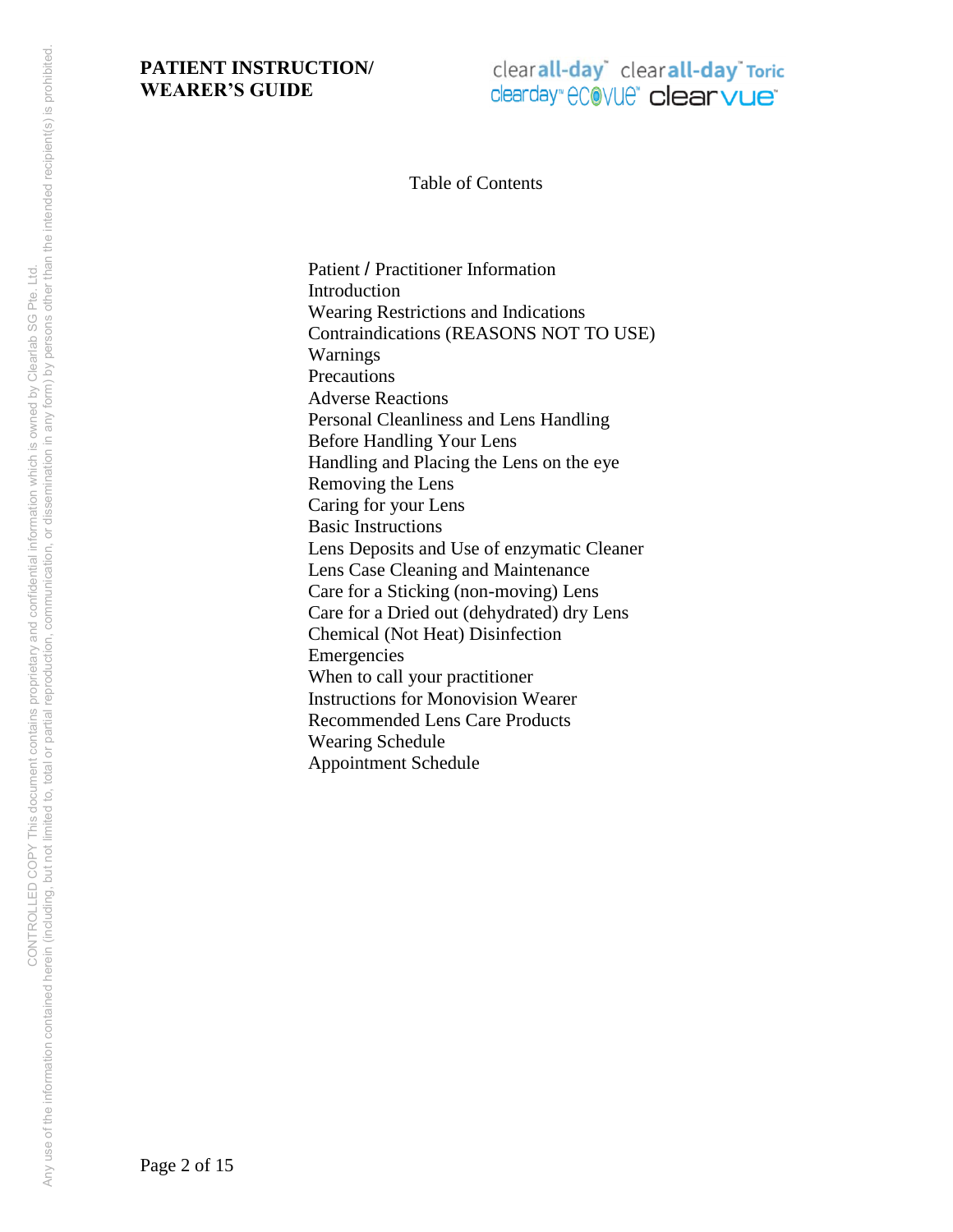#### **CONGRATULATIONS:**

You have just received your new **clearall-dayTM, clearall-dayTM Toric, cleardayTM ecovue and clearvueTM (Hioxifilcon A) Soft (hydrophilic) Contact Lens**. This booklet has been prepared to help you care for it. Please read it carefully and follow the instructions so that you receive full satisfaction from your lens.

| <b>Rewetting Solution</b> |                                                                                                                                                                                                                                      |
|---------------------------|--------------------------------------------------------------------------------------------------------------------------------------------------------------------------------------------------------------------------------------|
|                           |                                                                                                                                                                                                                                      |
| <b>TELEPHONE</b>          | <u> : a construction de la construction de la construction de la construction de la construction de la construction de la construction de la construction de la construction de la construction de la construction de la constru</u> |
| <b>ADDRESS</b>            | <u>i a se conserva de la conservación de la conservación de la conservación de la conservación de la conservación </u>                                                                                                               |
| <b>PRACTITIONER</b>       |                                                                                                                                                                                                                                      |

# **WEARING AND APPOINTMENT SCHEDULE**

## **Prescribed Wearing Schedule**

| Day | <b>Wearing Time (Hours)</b> | Day | <b>Wearing Time (Hours)</b> |
|-----|-----------------------------|-----|-----------------------------|
|     |                             |     |                             |
|     |                             |     |                             |
|     |                             | 10  |                             |
|     |                             |     |                             |
|     |                             | 12  |                             |
|     |                             | 13  |                             |
|     |                             | 14  |                             |
|     |                             |     |                             |

## **APPOINTMENT SCHEDULE**

Your appointments are on:

Minimum number of hours lenses to be worn at time of appointment:

| <b>Month:</b>        | Year: |  |  |
|----------------------|-------|--|--|
| Time:                | Day:  |  |  |
|                      |       |  |  |
| <b>Month:</b>        | Year: |  |  |
| Time:                | Day:  |  |  |
| <b>INTRODUCTION:</b> |       |  |  |

Page 3 of 15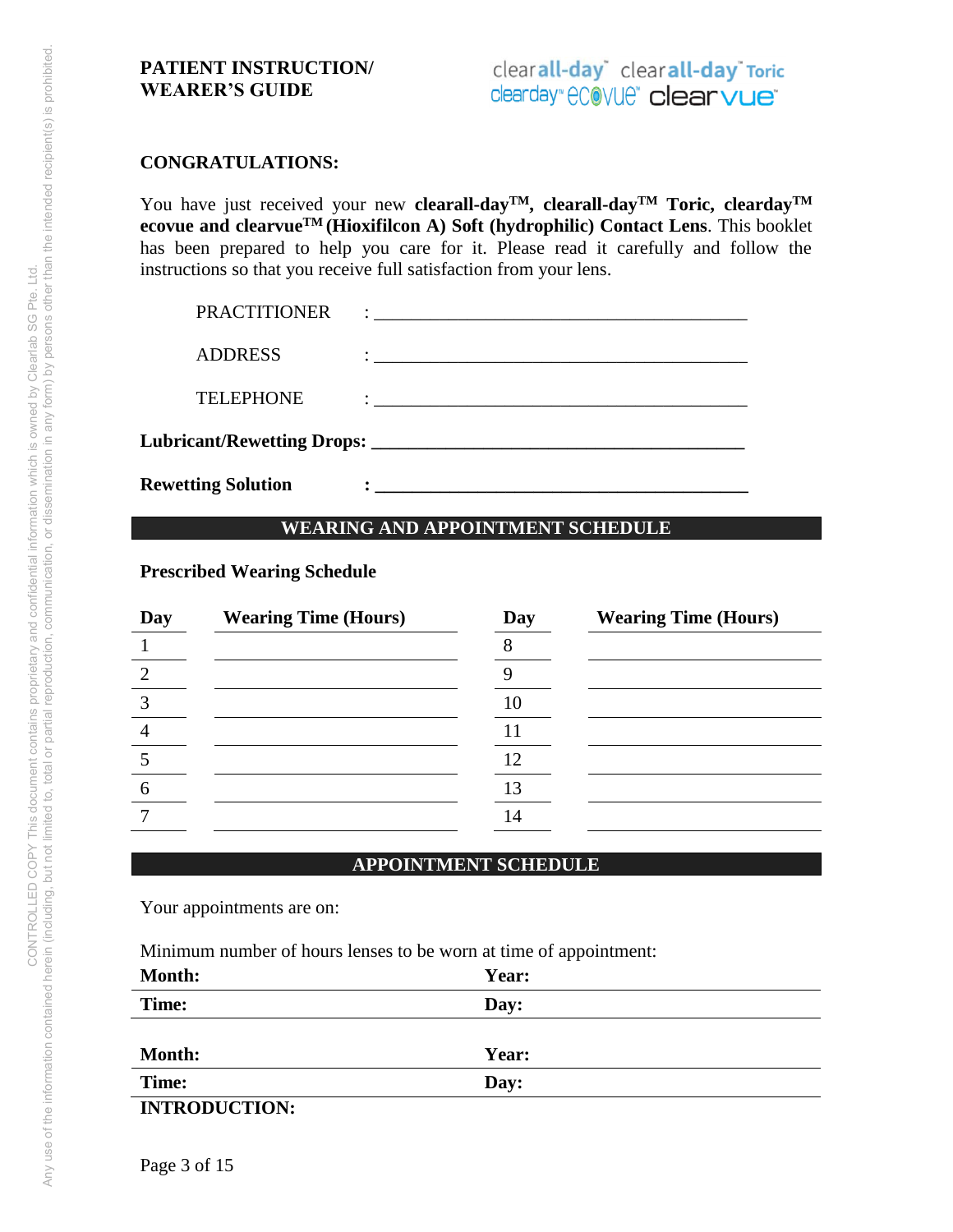With your decision to wear soft (hydrophilic) contact lens, you have joined a growing number of people who are discovering new pleasures from this important advance in vision correction.

Your **clearall-dayTM, clearall-dayTM Toric, cleardayTM ecovue and clearvueTM (Hioxifilcon A) Soft (hydrophilic) Contact Lens** is made of a stable, inert, highly purified, hydrophilic (water absorbing) polymer with properties different from conventional rigid lens. Fully cast-molded to optical precision in the dry state, your lens holds these qualities in the soft, moist state in which they are suited for your use. Kept moist by the tears in your eyes, the lens is soft and comfort can be immediate. You are cautioned, however, to follow the initial wearing time schedule prescribed by your practitioner and not to overwear the lens simply because they remain comfortable. Your eyecare practitioner will determine your appropriate wearing schedule.

Although soft and pliable, your lens is strong and durable. The life of your **clearalldayTM, clearall-dayTM Toric, cleardayTM ecovue and clearvueTM (Hioxifilcon A) Soft (hydrophilic) Contact Lens** will depend to a large extent on how you handle and care for them. As with all precision devices, proper use will assure you the benefits of convenience, comfort, and confidence in your lens.

Read this Wearer's Guide carefully. It contains the information you need to know to wear, handle, and care for your **clearall-dayTM, clearall-dayTM Toric, cleardayTM ecovue and clearvueTM (Hioxifilcon A) Soft (hydrophilic) Contact Lens**. If you are in doubt about any instructions, request clarification from your eyecare practitioner.

# **WEARING RESTRICTIONS and INDICATIONS:**

The **clearall-dayTM, cleardayTM ecovue and clearvueTM (Hioxifilcon A) Spherical Soft (hydrophilic) Contact Lens** for daily wear are indicated for the correction of visual acuity (except for plano lenses) in aphakic and not aphakic persons with non-diseased eyes with myopia or hyperopia. The lens (except for plano lenses) may be worn by persons who exhibit refractive astigmatism of .75 diopters or less where the astigmatism does not interfere with visual acuity.

The lens may be cleaned and disinfected using a chemical (not heat) lens care system.

The **clearall-dayTM Toric (Hioxifilcon A) Toric Soft (hydrophilic) Contact Lens** for daily wear are indicated for the correction of visual acuity (except for plano lenses) in aphakic and not aphakic persons with non-diseased eyes with myopia or hyperopia and may have astigmatism of 7.00D of astigmatism or less.

The lens may be cleaned and disinfected using a chemical (not heat) lens care system.

Eyecare practitioners may prescribe the lenses for frequent/planned replacement wear, with cleaning, disinfection and scheduled replacement. When prescribed for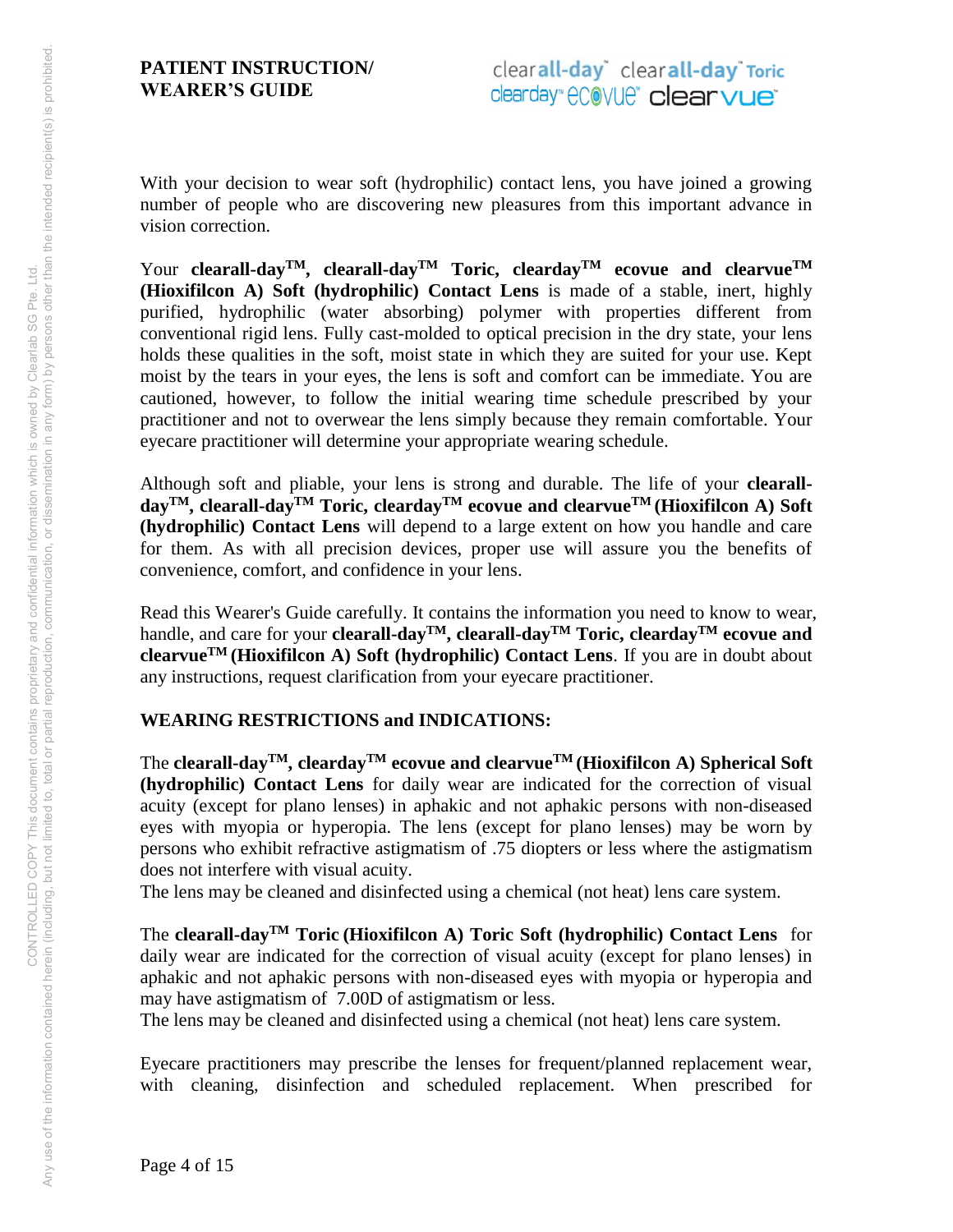frequent/planned replacement wear, the lens may be cleaned and disinfected using a chemical (not heat) lens care system.

The **clearall-dayTM, clearall-dayTM Toric, cleardayTM ecovue and clearvueTM (Hioxifilcon A) Soft (hydrophilic) Contact Lens** described in this booklet should be removed from your eyes for routine cleaning and disinfecting daily as prescribed by your eyecare practitioner.

DO NOT WEAR YOUR **clearall-dayTM, clearall-dayTM Toric, cleardayTM ecovue and clearvueTM (Hioxifilcon A) Soft (hydrophilic) Contact Lens** WHILE SLEEPING.

**CONTRAINDICATIONS (REASONS NOT TO USE):** 

DO NOT USE the **clearall-dayTM, clearall-dayTM Toric, cleardayTM ecovue and clearvueTM (Hioxifilcon A) Soft (hydrophilic) Contact Lens** when any of the following conditions exist:

- Acute and subacute inflammation or infection of the anterior chamber of the eye.
- Any eye disease, injury, or abnormality that affects the cornea, conjunctiva, or eyelids.
- Severe insufficiency of lacrimal secretion (dry eyes).
- Corneal hypoesthesia (reduced corneal sensitivity), if not-aphakic.
- Any systemic disease that may affect the eye or be exaggerated by wearing contact lens.
- Allergic reactions of ocular surfaces or adnexa that may be induced or exaggerated by wearing contact lens or use of contact lens solutions.
- Allergy to any ingredient, such as mercury or thimerosal, in a solution which is to be used to care for the **CLEARALL-DAY, CLEARALL-DAY T, CLEARDAY ECOVUE and CLEARVUE Soft Contact Lens** (hioxifilcon A) Soft Contact Lens.
- Any active corneal infection (bacterial, fungi, or viral)
- If eyes become red or irritated.
- Patients unable to follow lens care regimen or unable to obtain assistance to do so.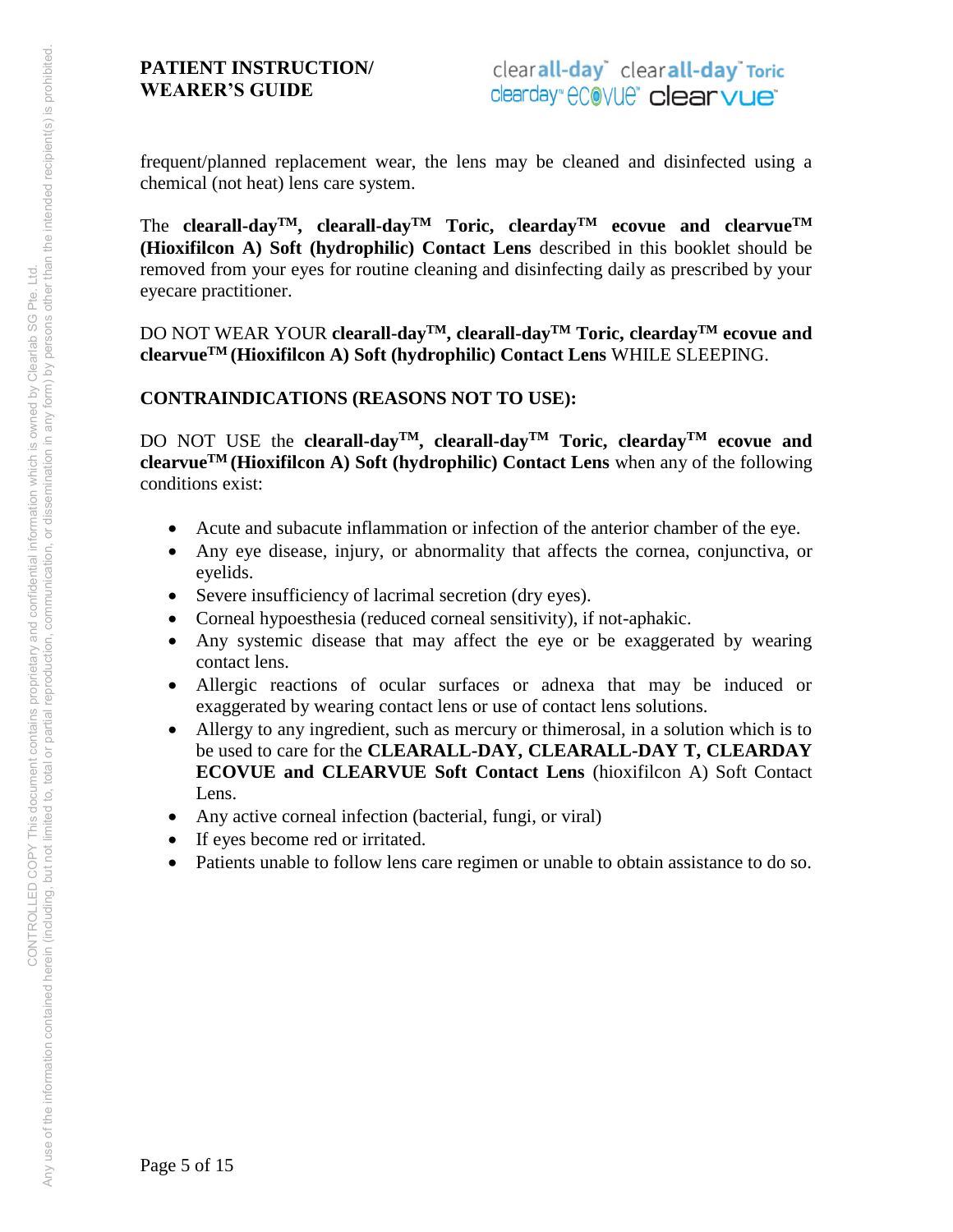#### **WARNINGS:**

- PROBLEMS WITH CONTACT LENS AND LENS CARE PRODUCTS COULD RESULT IN SEROUS INJURY TO THE EYE. It is essential that you follow your eyecare practitioner's direction and all labeling instructions for proper use of lens and lens care products, including the lens case. EYE PROBLEMS, INCLUDING CORNEAL ULCERS, CAN DEVELOP RAPIDLY AND LEAD TO LOSS OF VISION; THEREFORE, IF YOU EXPERIENCE EYE DISCOMFORT, EXCESSIVE TEARING, VISION CHANGES, OR REDNESS OF THE EYE, IMMEDIATELY REMOVE YOUR LENS AND PROMPTLY CONTACT YOUR EYECARE PRACTITIONER.
- Daily wear lens are not indicated for overnight wear, and you are instructed not to wear the **clearall-dayTM, clearall-dayTM Toric, cleardayTM ecovue and clearvueTM (Hioxifilcon A) Soft (hydrophilic) Contact Lens** while sleeping. Clinical studies have shown that the risk of serious adverse reactions is increased when these lens are worn overnight.
- Studies have shown that contact lens wearers who are smokers have a higher incidence of adverse reactions than nonsmokers do.

#### **PRECAUTIONS:**

- Different solutions cannot always be used together, and not all solutions are safe for use with all lens. Use only recommended solutions that are fresh and sterile. Never use solutions recommended for conventional hard contact lens only. Chemical disinfection solutions should not be used with heat unless specifically indicated on product labeling for use in both heat and chemical disinfection. Always use FRESH, STERILE UNEXPIRED lens care solutions. Always follow directions in the package inserts for the use of contact lens solutions. Sterile unpreserved solutions, when used should be discarded after the time specified in the labeling directions.
- Do not use saliva or anything other than the recommended solution for lubricating or rewetting lens. Always keep the lens completely immersed in the recommended storage solution when the lens is not being worn (stored). Prolonged periods of drying will damage the lens. Follow the lens care directions for care for a dried out (dehydrated) dry lens if the lens surface does become dried out.
- If the lens sticks (stops moving) on the eye, follow the recommended directions on care for sticking lens. The lens should move freely on the eye for the continued health of the eye. If non-movement of the lens continues, the patient should be instructed to IMMEDIATELY consult his or her eyecare practitioner.
- Always wash and rinse hands before handling lens. Do not get cosmetics, lotions, soaps, creams, deodorants, or sprays in the eyes or on the lens. Insert lenses before applying makeup and remove lenses before taking makeup off.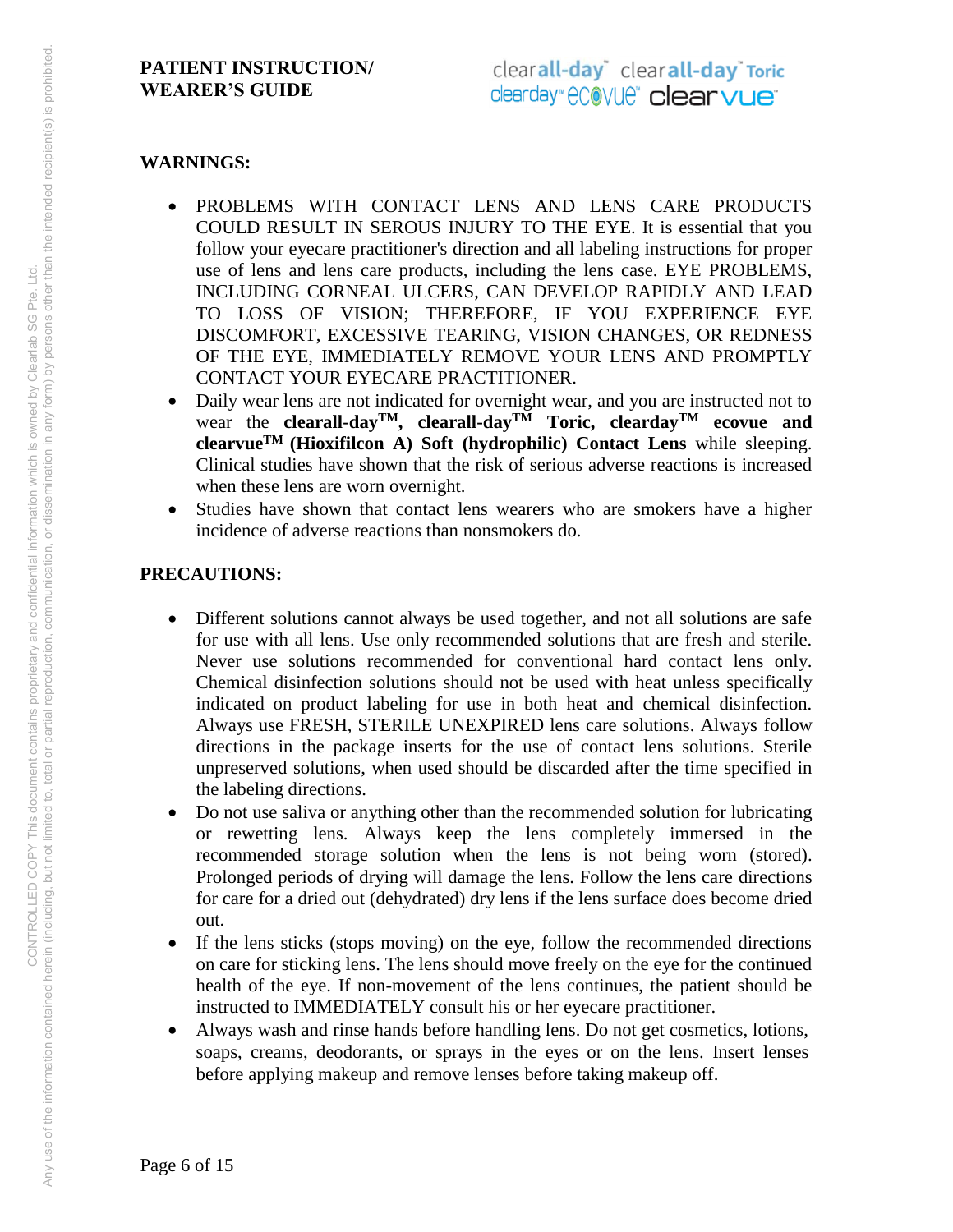- Do not touch contact lens with the fingers or hands if the hands are not free of foreign materials, as microscope scratches of the lens may occur, causing distorted vision and/or injury to the eye.
- Carefully follow the handling, insertion, removal, cleaning, disinfection, storing and wearing instructions in the patient instructions for the **clearall-dayTM, clearall-dayTM Toric, cleardayTM ecovue and clearvueTM (Hioxifilcon A) Soft (hydrophilic) Contact Lens** and those prescribed by the eyecare practitioner.
- Never wear lens beyond the period recommended by the eyecare practitioner.
- If aerosol products such as hair spray are used while wearing lens, exercise caution and keep eyes closed until the spray has settled.
- Always handle lens carefully and avoid dropping them.
- Avoid all harmful or irritating vapors and fumes while wearing lens.
- Ask the eyecare practitioner about wearing lens during sporting activities.
- Inform the doctor (health care practitioner) about being a contact lens wearer.
- Never use tweezers or other tools to remove lens from the lens container unless specifically indicated for that use. Pour the lens into the hand.
- Do not touch the lens with fingernails.
- Always contact the eyecare practitioner before using any medicine or medications in the eyes.
- Always inform the employer of being a contact lens wearer. Some jobs may require use of eye protection equipment or may require that the patient not wear contact lens.
- As with any contact lens, follow-up visits are necessary to assure the continuing health of the patient's eyes. The patient should be instructed as to a recommended follow-up schedule.

# **ADVERSE REACTIONS:**

The following problems may occur:

- Eyes stinging, burning, itching (irritation), or other eye pain.
- Comfort is less than when lens was first placed on eye.
- Feeling that something is in the eye such as a foreign body or scratched area.
- Excessive watering (tearing) of the eye.
- Unusual eye secretions.
- Redness of the eye.
- Reduced sharpness of vision (poor visual acuity).
- Blurred vision, rainbows, or halos around objects.
- Sensitivity to light (photophobia).
- Dry eyes.

Page 7 of 15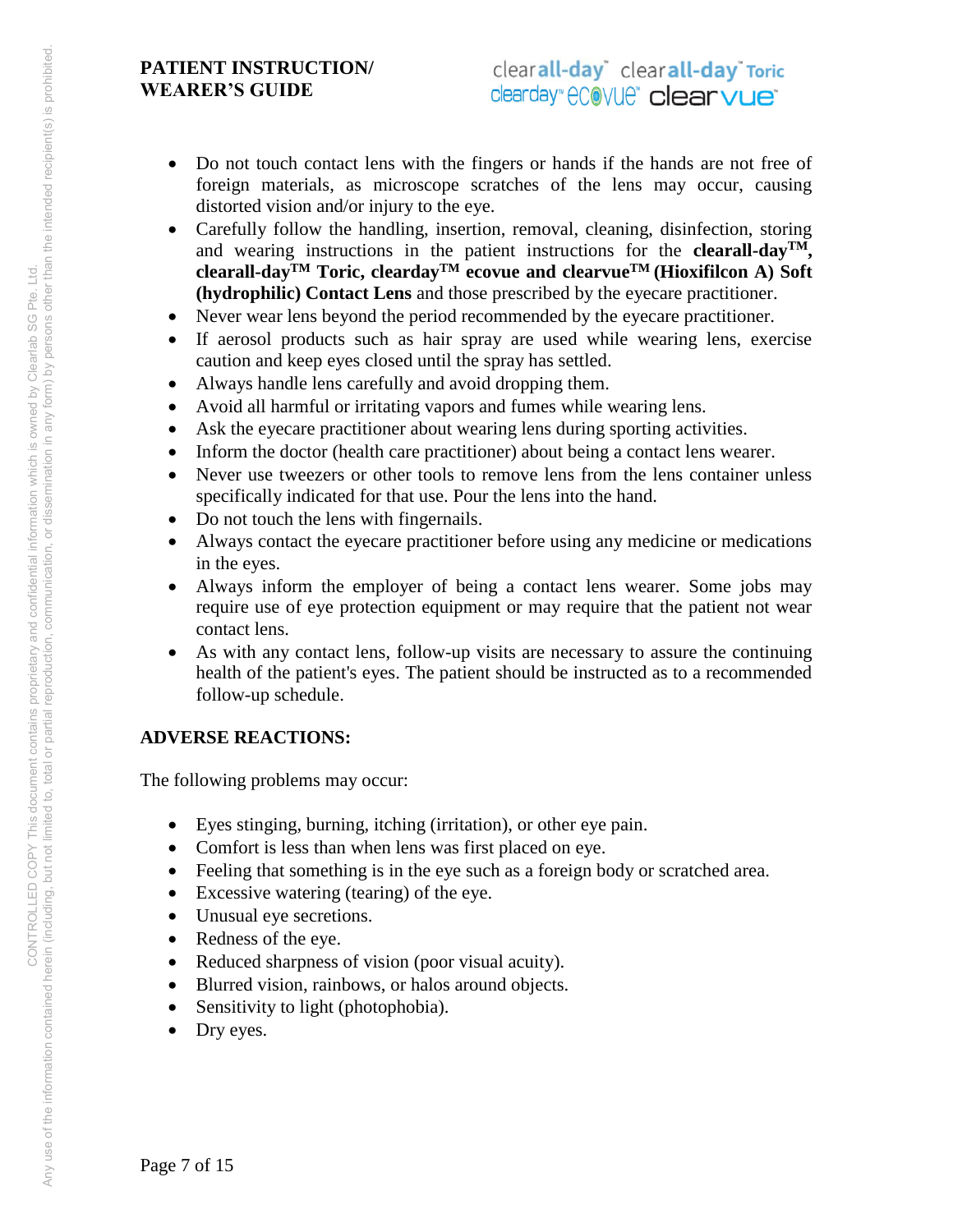If you notice any of the above, IMMEDIATELY REMOVE YOUR LENS.

- If discomfort or problems stops, then look closely at the lens. If the lens is in way damaged, DO NOT PUT THE LENS BACK ON YOUR EYE. Place the lens in the storage case and contact your eyecare practitioner.
- If the lens has dirt, an eyelash, or other foreign body on it, or the problem stops and the lens appears undamaged, you should thoroughly clean, rinse, and disinfect the lens, then reinsert them.
- After reinsertion, if the problem continues, you should IMMEDIATELY REMOVE THE LENS AND CONSULT YOUR EYECARE PRACTITIONER.

When any of the above problems occur, a serious condition such as infection, corneal ulcer, neovascularization, or iritis may be present. KEEP LENS OFF THE EYE AND SEEK IMMEDIATE PROFESSIONAL IDENTIFICATION of the problem and prompt treatment to avoid serious eye damage.

# **PERSONAL CLEANLINESS and LENS HANDLING**

Before Handling Your Lens:

*Cleanliness is an important aspect of contact lens care.* 

Before handling your lens, always wash and rinse your hands thoroughly and dry them with a lint-free towel. Do not use soaps, lotions, cold creams, or perfumes which leave a residue on your hands. Avoid using medications, creams, deodorants, make-up, after shave lotions, or similar items prior to touching your lens. When hair spray is used, the eye must be kept closed until the spray has settled. Take care in handling your lens. Always avoid touching your lens with your fingernails or other sharp objects. NEVER WORK DIRECTLY OVER A SINK WITH THE DRAIN OPEN, AS THE LENS MAY BE LOST.

Handling and Placing the Lens on the Eye:

- 1) To avoid the possibility of lens mix-ups, always start with the same lens first.
- 2) Before inserting the lens, rinse well with fresh, sterile rinsing solution. Then place the lens on the tip of the index finger of your dominant hand.
- 3) While positioned on your index finger, check to ensure the lens has not turned inside out. To check this, look at the profile of the lens against a light background. If the edge profile appears convex and bowl-shaped, then it is correct. If the lens is inverted, it will flare out at the edge. If the lens is invested, simply reverse it by using light fingertip pressure. Be sure to avoid damaging the lens with your fingernails.
- 4) Look straight ahead and raise the upper lid with your other index finger.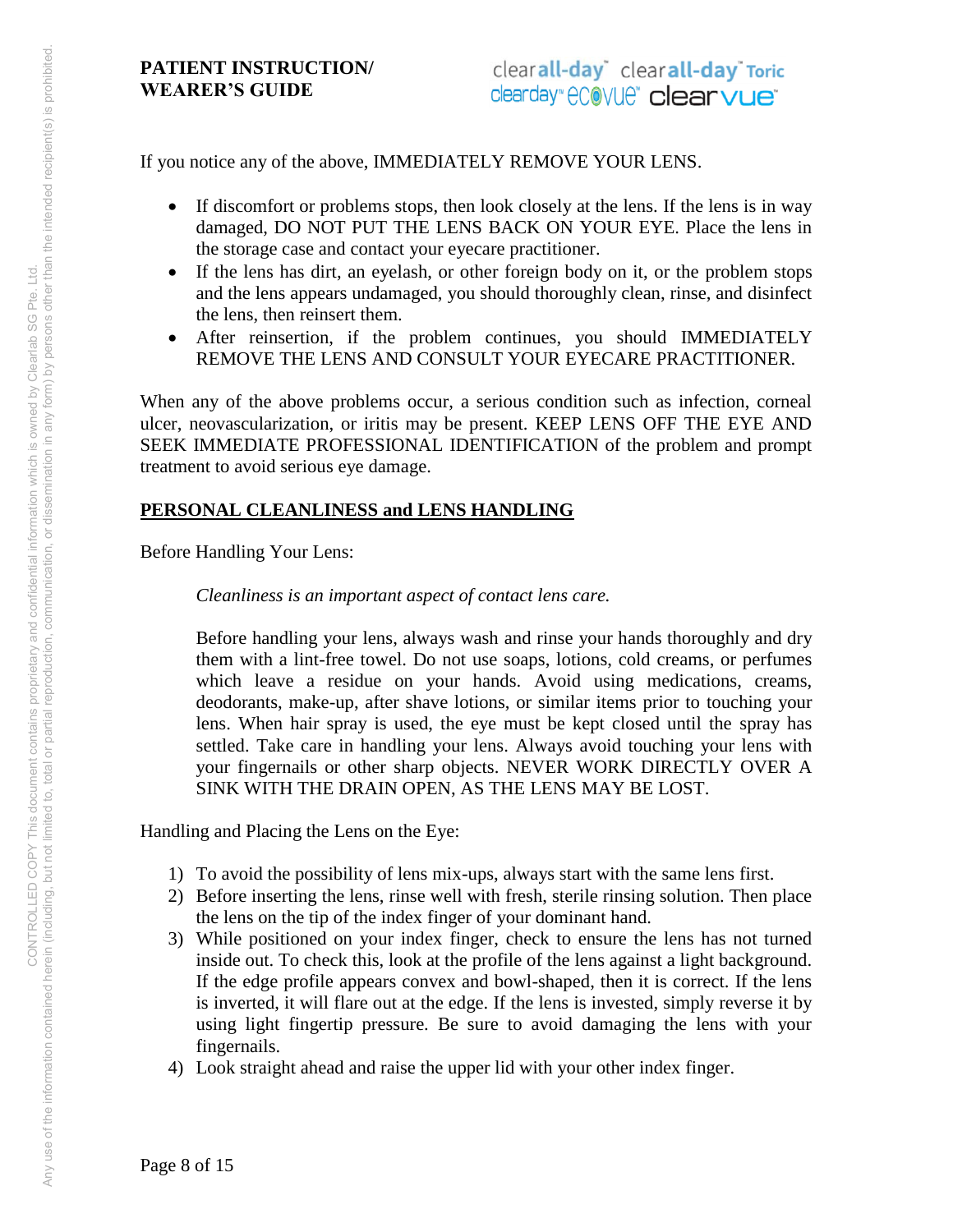- 5) Then look down, keep both eyes open and place the lens on the upper white past of the eye.
- 6) Slowly release upper lid, and gently close your eye.
- 7) The lens should center automatically, or it can be moved on center by gentle fingertip pressure through the lids.
- 8) Repeat the above procedure for the second lens.
- 9) If the lens appears to be stuck on your eye, apply a few drops of a recommended lubricating or rewetting solution to the eye and blink a few times. If the lens does not move freely on your eye, contact your eyecare practitioner for further instructions.

There is no single "right way" of putting on lens. If you find this method of lens placement difficult, your eyecare practitioner will suggest another method or provide additional information.

Removing the Lens:

# Preparation:

- 1) Wash and rinse your hands thoroughly.
- 2) Dry hands with a lint-free towel.
- 3) Check that the lens is centered on the cornea before attempting to remove the lens. Check your vision by covering one eye. If vision is blurry, the lens is off-center. Re-center the lens before attempting to remove it.

# Removal:

- 1) To avoid the possibility of lens mix-ups, always begin with the same lens.
- 2) Look up and keep both eyes open.
- 3) Using the middle finger of your dominant hand, gently pull down the lower lid of the first eye. Using the tip of your index finger of the same hand, touch the lens and slide it onto the white of the eye.
- 4) Gently "pinch" the lens between the index finger and the thumb and remove.
- 5) Repeat the procedure for the second eye.
- 6) If the lens cannot be easily moved, apply a few drops of lubricating or rewetting solution to the eye, blink a few times, and when the lens moves freely on the eye, remove in the manner described above. If the lens still cannot be moved, contact your eyecare practitioner for further instruction.
- 7) Upon removal, clean each lens with a contact lens cleaner per the procedures described under the heading, CARING FOR YOUR LENS. Rinse well with rinsing solution and place in the lens storage case filled with fresh storage solution.
- IMPORTANT: Always avoid touching your lens with your fingernails. Use only your fingertips.

Page 9 of 15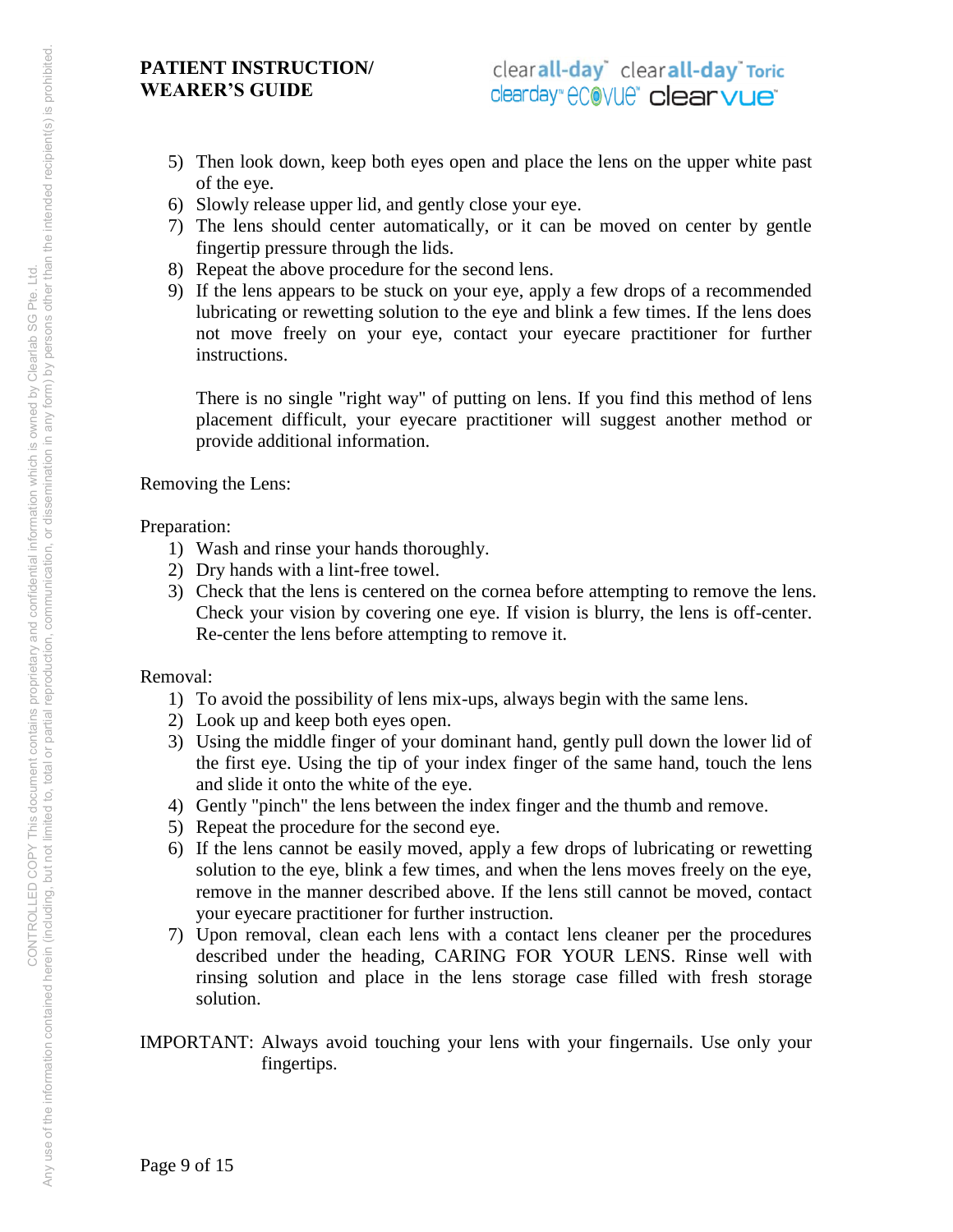If you find this method difficult, your eyecare practitioner will suggest another method or provide additional instruction.

If the lens is chipped or torn, do not put the lens back on your eye. Return the lens to the storage case with fresh solution and contact your eyecare practitioner.

# **CARING FOR YOUR LENS:**

#### **Basic Instructions:**

For continued safe and comfortable wearing of your lens, it is important that you first clean and rinse, then disinfect your lens after each removal, using the care regimen recommended by your eyecare practitioner. Cleaning and rinsing are necessary to remove mucus, secretions, films, or deposits, which may have accumulated after removing them. Disinfecting is necessary to destroy harmful germs.

You should adhere to a recommended care regimen. Failure to follow the regimen may result in development of serious ocular complications as discussed in the warning section above. Follow instruction and timings recommended by the solution manufacturer.

If you require only vision correction, but will not or cannot adhere to a recommended care regimen for your lens, or are unable to place and remove your lens or have someone available to place and remove them, you should not attempt to get and wear contact lens.

When you first get your lens, be sure you have to put the lens on and remove them while you are in your eyecare practitioner's office. At that time you will be provided with a recommended cleaning and disinfection regimen and instructions and warnings for lens care, handling, cleaning, and disinfection. Your eyecare practitioner should instruct you about appropriate and adequate procedures and products for your use, and provide you with a copy of the Wearer's Guide for the **clearall-day<sup>TM</sup>**, **clearall-day<sup>TM</sup> Toric, cleardayTM ecovue and clearvueTM (Hioxifilcon A) Soft (hydrophilic) Contact Lens.**

For safe contact lens wear, you should know and always practice your lens care routine:

- Always wash, rinse, and dry hands before handling contact lens.
- Always use fresh, sterile unexpired lens care solutions.
- Use recommended system of lens care and carefully follow instructions on solution labeling.
- Different solutions cannot always be used together, and not all solutions are safe for use with all lens. DO NOT ALTERNATE OR MIX LENS CAFE SYSTEMS UNLESS INDICATED ON SOLUTION LABELING.
- Do not use saliva or anything other than the recommended solutions for lubricating or rewetting lens. Do not put lens in the mouth.
- Never rinse your lens in water from the tap. There are two reasons for this: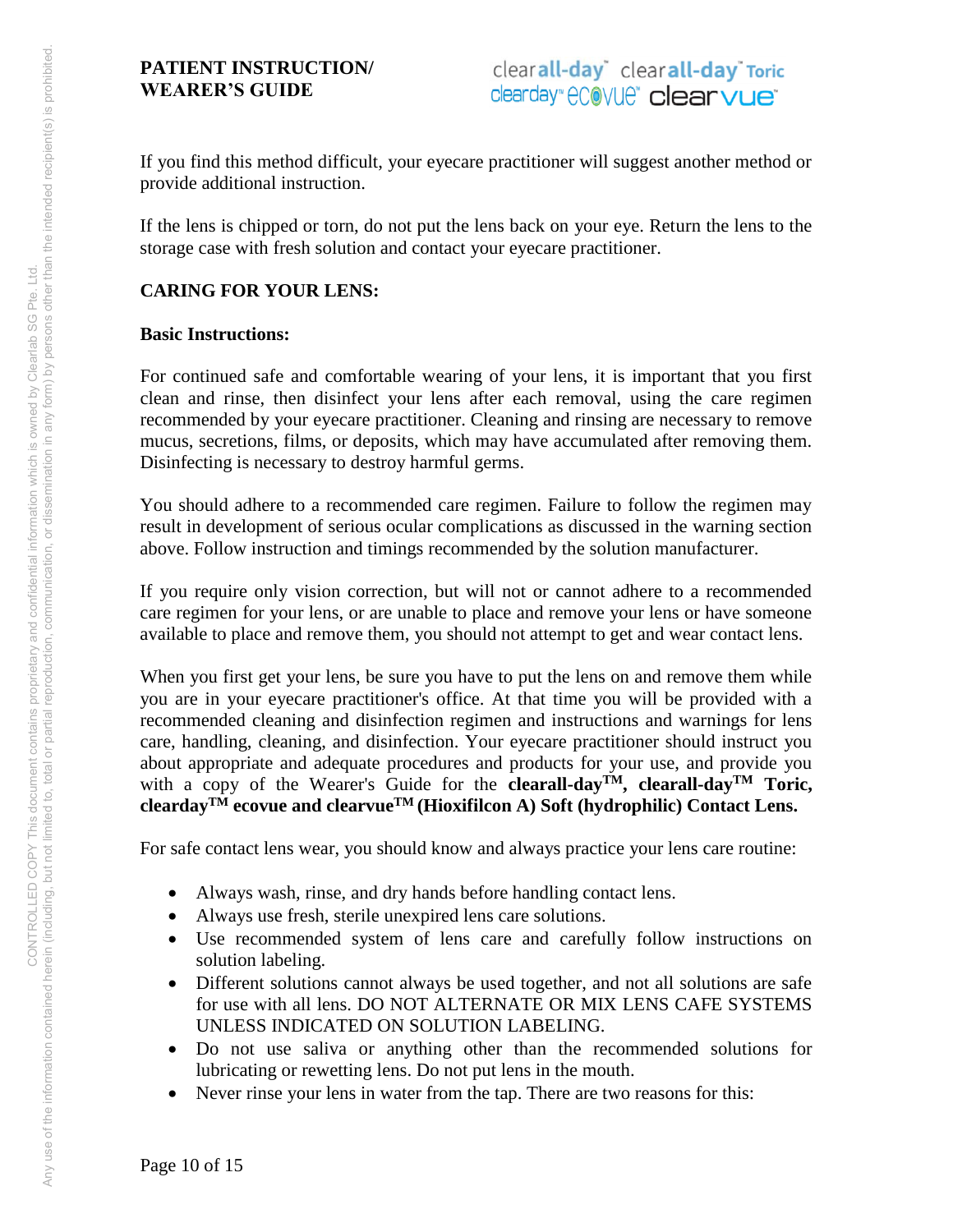- a. Tap water contains many impurities that can contaminate or damage your lens and may lead to eye infection or injury.
- b. You might lose the lens down the drain.
- The eyecare practitioner should recommend a care system that is appropriate for the contact lens. Each lens care product contains specific directions for use and important safety information, which should be read and carefully followed.
- Clean one lens first (always the same lens first to avoid mix-ups), rinse the lens thoroughly with recommended rinsing or disinfecting solution to remove the cleaning solution, mucus, and film from the lens surface, and put lens into correct chamber of the lens storage case. Then repeat the procedure for the second lens.
- After cleaning, disinfect lens using the system recommended by the manufacture and/or your eyecare practitioner.
- To store lens, disinfect and leave them in the closed/unopened case until ready to wear. If lens are not to be used immediately following disinfection, you should consult the package insert or your eyecare practitioner for information on storage of lens.
- Always keep your lens completely immersed in a recommended disinfecting/conditioning solution when the lens are not being worn. If you discontinue wearing your lens, but plan to begin wearing them after a few weeks, ask your eyecare practitioner for a recommendation on how to store your lens.
- **clearall-dayTM, clearall-dayTM Toric, cleardayTM ecovue and clearvueTM (Hioxifilcon A) Soft (hydrophilic) Contact Lens** can be disinfected using a chemical (NOT HEAT) disinfecting system. Follow instruction and timings recommended by the solution manufacturer.
- Contact lens cases can be a source of bacteria growth. After removing the lens from the case, empty and rinse the lens storage case with solution as recommended by the lens case manufacture; then allow the lens case to air dry. When the case is used again, refill it with storage solution. Replace lens case at regular intervals as recommended by the lens case manufacture or your eyecare practitioner.
- Your eyecare practitioner may recommend a lubricating/rewetting solution for your use. Lubricating/Rewetting solutions can be used to wet (lubricate) your lens while you are wearing them to make them more comfortable.
- **Lenses prescribed for frequent replacement:**  The **clearall-dayTM, clearall-dayTM Toric, cleardayTM ecovue and clearvueTM (Hioxifilcon A) Soft (hydrophilic) Contact Lens** may be prescribed in a frequent replacement program and should be thrown away after the recommended wearing period prescribed by the eyecare practitioner.

# **STORAGE CONDITIONS:**

Store lenses between 1°C to 45°C.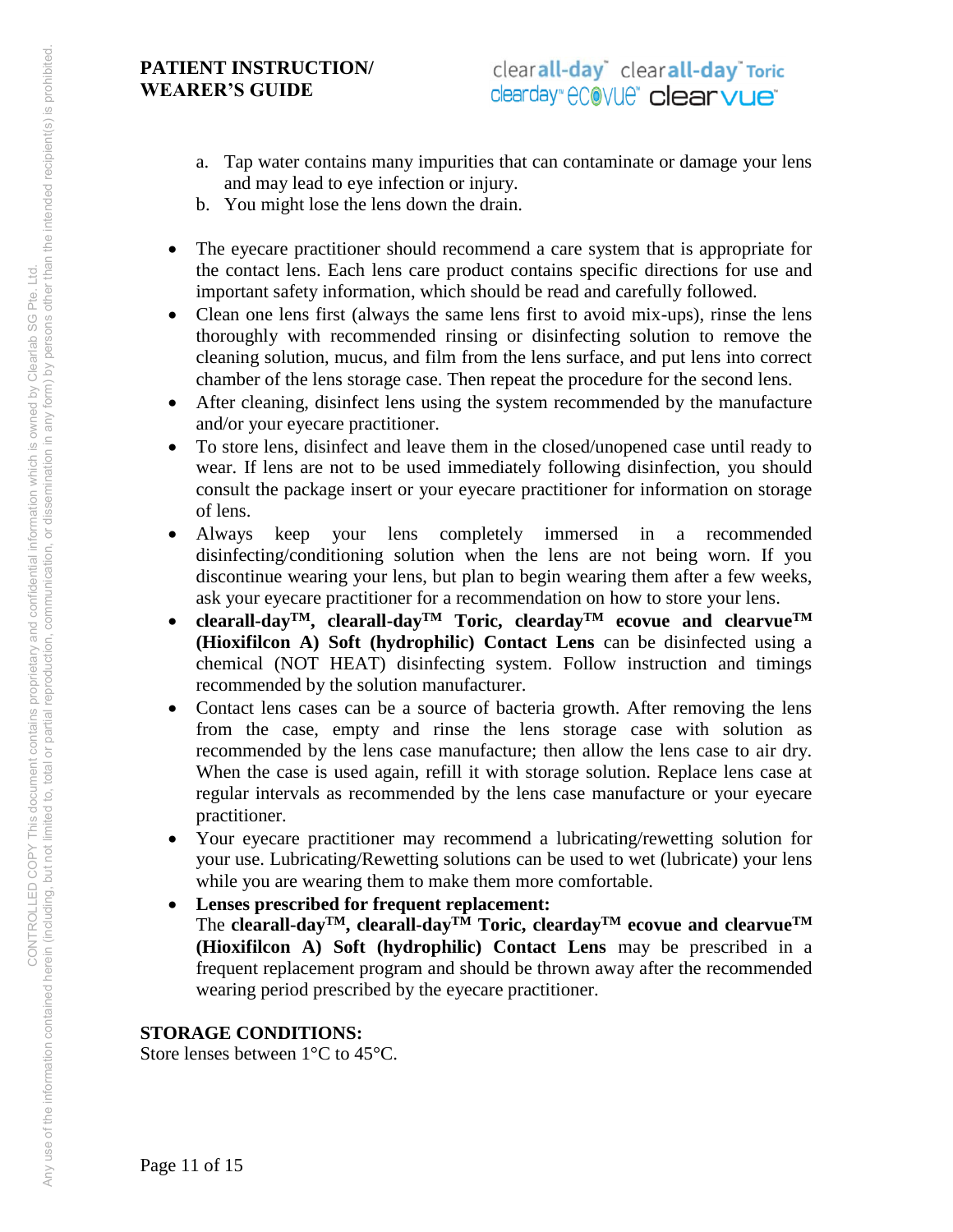# **LENS DEPOSITS AND USE OF ENZYMATIC CLEANER:**

Enzyme cleaning may be recommended by the eyecare practitioner. Enzyme cleaning removes protein deposits on the lens. These deposits cannot be removed with regular cleaners. Removing protein deposits is important for the well-being of the patient's lens and eyes. If these deposits are not removed, they can damage the lens and cause irritation. Enzyme cleaning does NOT replace routine cleaning and disinfecting. For enzyme cleaning, the patient should carefully follow the instructions in the enzymatic cleaning labeling.

#### **Lens Case Cleaning and Maintenance:**

Contact lens cases can be a source of bacteria growth. After removing the lens from the case, empty and rinse the lens storage case with solution as recommended by the lens case manufacturer; then allow the lens case to air dry. When the case is used again, refill it with storage solution. Replace lens case at regular intervals as recommended by the lens case manufacture or your eyecare practitioner.

#### **Care for a Sticking (non-moving) Lens:**

If the lens sticks (cannot be removed), you should apply 3 to 4 drops of the recommended lubricating or rewetting solution directly to the eye and wait until the lens begins to move freely on the eye before removing it. If non-movement of the lens continues after 15 minutes, you should IMMEDIATELY consult your eyecare practitioner.

#### **Care for a Dried out (dehydrated) dry Lens:**

If for some reason your lens dry out completely: a minimum of handling is important as they are very brittle in the dehydrated state. Carefully place them in rinsing or storage solution for a minimum of thirty minutes during which time they will become soft and flexible. Then follow the cleaning, rinsing, and disinfecting procedures, including soaking the lens in storage and disinfection solution for four hours before wearing again.

#### **Chemical (NOT HEAT) Disinfection:**

- 1) Wash and rinse your hands thoroughly BEFORE HANDLING LENS.
- 2) After removal of lens, CLEAN the lens by applying three drops of cleaner to each surface. Then rub the lens between your fingers for 20 seconds.
- 3) AFTER CLEANING, thoroughly rinse both surfaces of the lens with a steady stream of fresh, sterile rinsing solution for approximately 10 seconds.
- 4) Fill contact lens carrying case with the recommended disinfection and storage solution and place lens in the proper cells and soak as recommend in solution labeling.

Page 12 of 15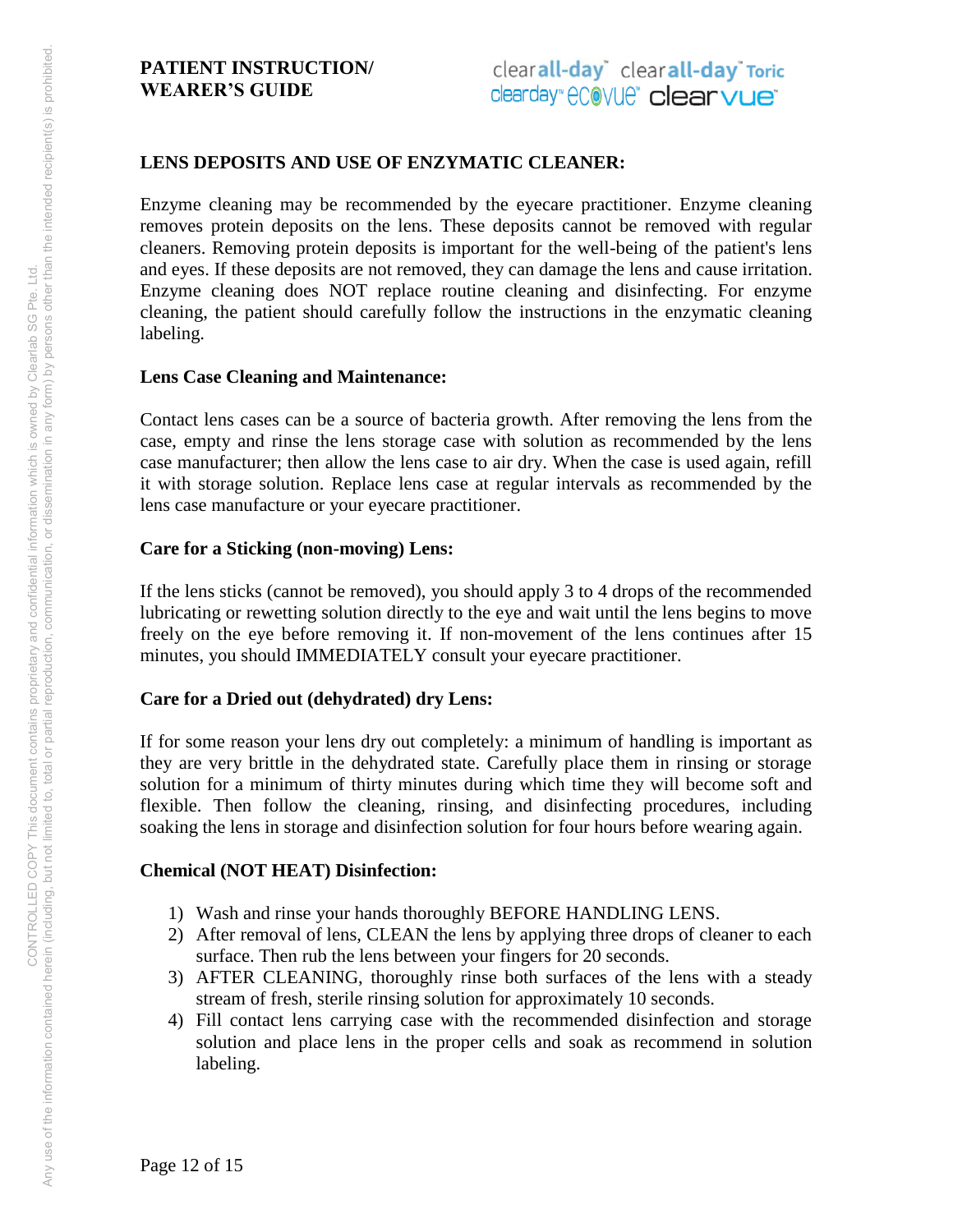Note: DO NOT HEAT THE DISINFECTION SOLUTION AND LENS.

Caution: Lenses that are chemically disinfected may absorb ingredients from the disinfecting solution which may be irritating to the eyes. A thorough rinse in fresh, sterile rinsing solution prior to placement on the eye should reduce the potential for irritation.

#### **Lens disinfection with Hydrogen Peroxide lens care systems:**

- **Neutralized the lens before wearing, when hydrogen peroxide lens care systems is used** and carefully follow instructions on solution labeling.
- **Use ONLY the lens case provided with the hydrogen peroxide care system** as this case may contain neutralizer. Failure to use the specialized case will cause stinging, burning, and damage to the eye. Always follow the recommendations on hydrogen peroxide lens care system labeling.

# **EMERGENCIES:**

If any chemicals of any kind (household products, gardening solutions, laboratory chemicals, etc.) are splashed into the eyes, you should:

#### **FLUSH EYES IMMEDIATELY WITH TAP WATER AND IMMEDIATELY CONTACT YOUR EYECARE PRACTITIONER OR VISIT A HOSPITAL EMERGENCY ROOM WITHOUT DELAY. WHEN TO CALL YOUR PRACTITIONER?**

Certain symptoms may be early indicators of potentially serious problems. A careful examination of your lens, and professional examination of your eyes, may be required. Remove the lens following the instructions outlined in this guide, and call your eyecare practitioner if:

- 1) Your eye becomes red and feels irritated or "gritty"
- 2) Your notice a change in your vision or see rainbows or halos around objects.
- 3) You experience discomfort and/or sensitivity to lights.

*A good general policy is:*

"IF IN DOUBT ... TAKE THE LENS OUT" and contact your eyecare practitioner.

Learn and Use Proper lens Care Habits:

- 1) Follow Instructions
- 2) Handle Lens Properly.
- 3) Learn How to Put On and Take Off Your Lens.
- 4) Keep Your Lens Clean.
- 5) Disinfection is a Necessary Security.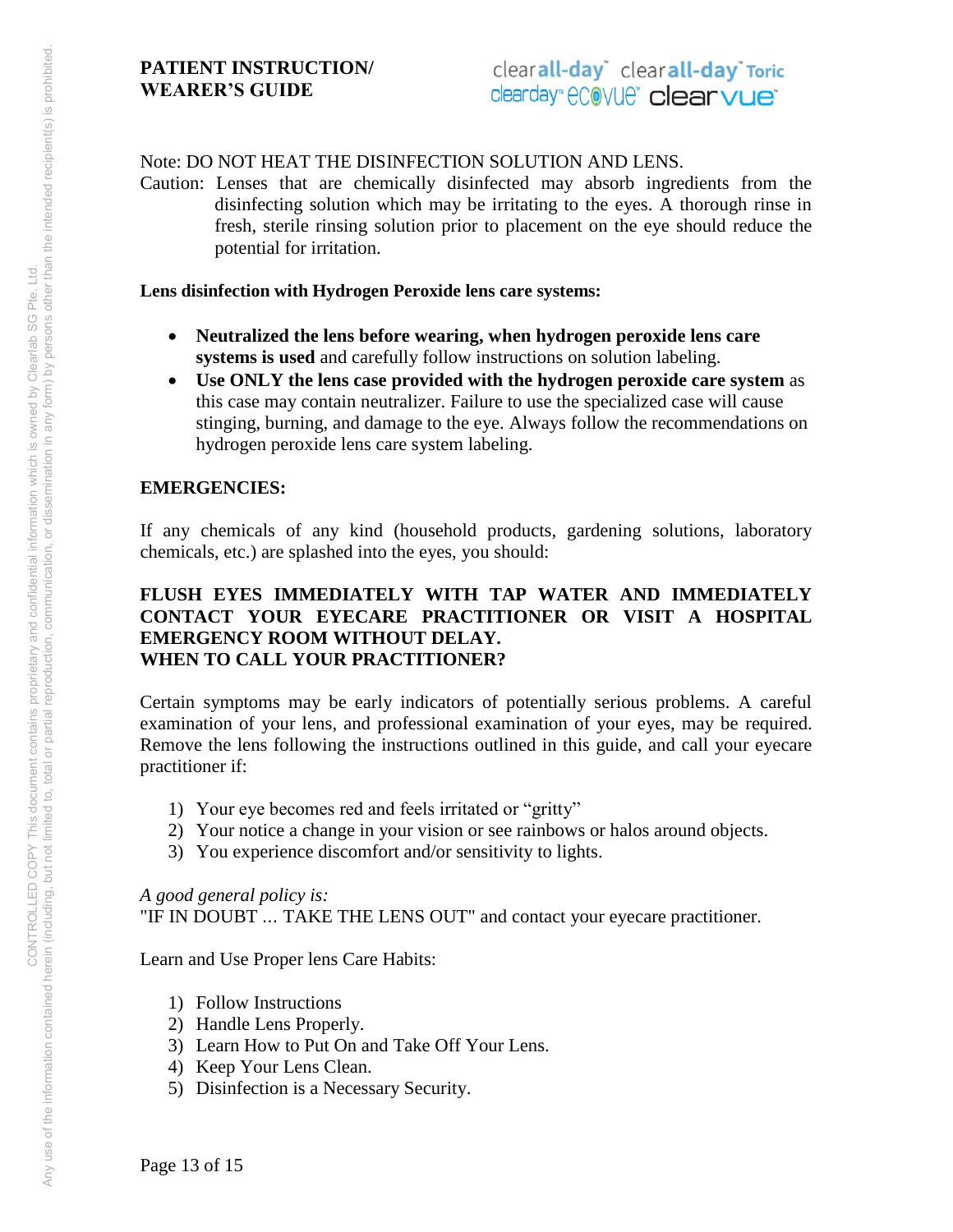#### **INSTRUCTIONS FOR MONOVISION WEARER:**

- You should be aware that as with any type of lens correction, there are advantages and compromises to monovision contact lens therapy. The benefit of clear near vision in straight ahead and upward gaze that available with monovision may be accompanied by a vision compromise that may reduce your visual acuity and depth perception for distance and near tasks. Some patients have experienced difficulty adapting to it. Symptoms, such as mild blurred vision, dizziness, headaches and a feeling of slight imbalance, may last for a brief minute or for several weeks as adaptation takes place. The longer these symptoms persist, the poorer your prognosis for successful adaptation. You should avoid visually demanding situations during the initial adaptation period. It is recommended that you first wear these contact lenses in familiar situations, which are not visually demanding. For example, it might be better to be a passenger rather than a driver of an automobile during the first few days of lens wear. It is recommended that you only drive with monovision correction if you pass you state drivers license requirements with monovision correction.
- Some monovision patients will never be fully comfortable functioning under low levels of illumination, such as driving at night. If this happens, you may want to discuss with your eyecare practitioner having additional contact lenses prescribed so that both eyes are corrected for distance when sharp distance binocular vision is required.

If you require very sharp near vision during prolonged close work, you may want to have additional contact lenses prescribed so that both eyes are corrected for near when sharp near binocular vision is required.

- Some monovision patients require supplemental spectacles to wear over the monovision correction to provide the clearest vision for critical tasks. You should discuss this with your eyecare practitioner.
- It is important that you follow your eyecare practitioner's suggestions for adaptation to monovision contact lens therapy. You should discuss any concerns that you may have during and after the adaptation period.
- The decision to be fit with monovision correction is most appropriately left to the eyecare practitioner in conjunction with you, after carefully considering and discussing your needs.

# **RECOMMENDED LENS CARE PRODUCTS:**

The eyecare practitioner should recommend a care system that is appropriate for the **clearall-dayTM, clearall-dayTM Toric, cleardayTM ecovue and clearvueTM (Hioxifilcon A) Soft (hydrophilic) Contact Lens**. Each lens care product contains specific